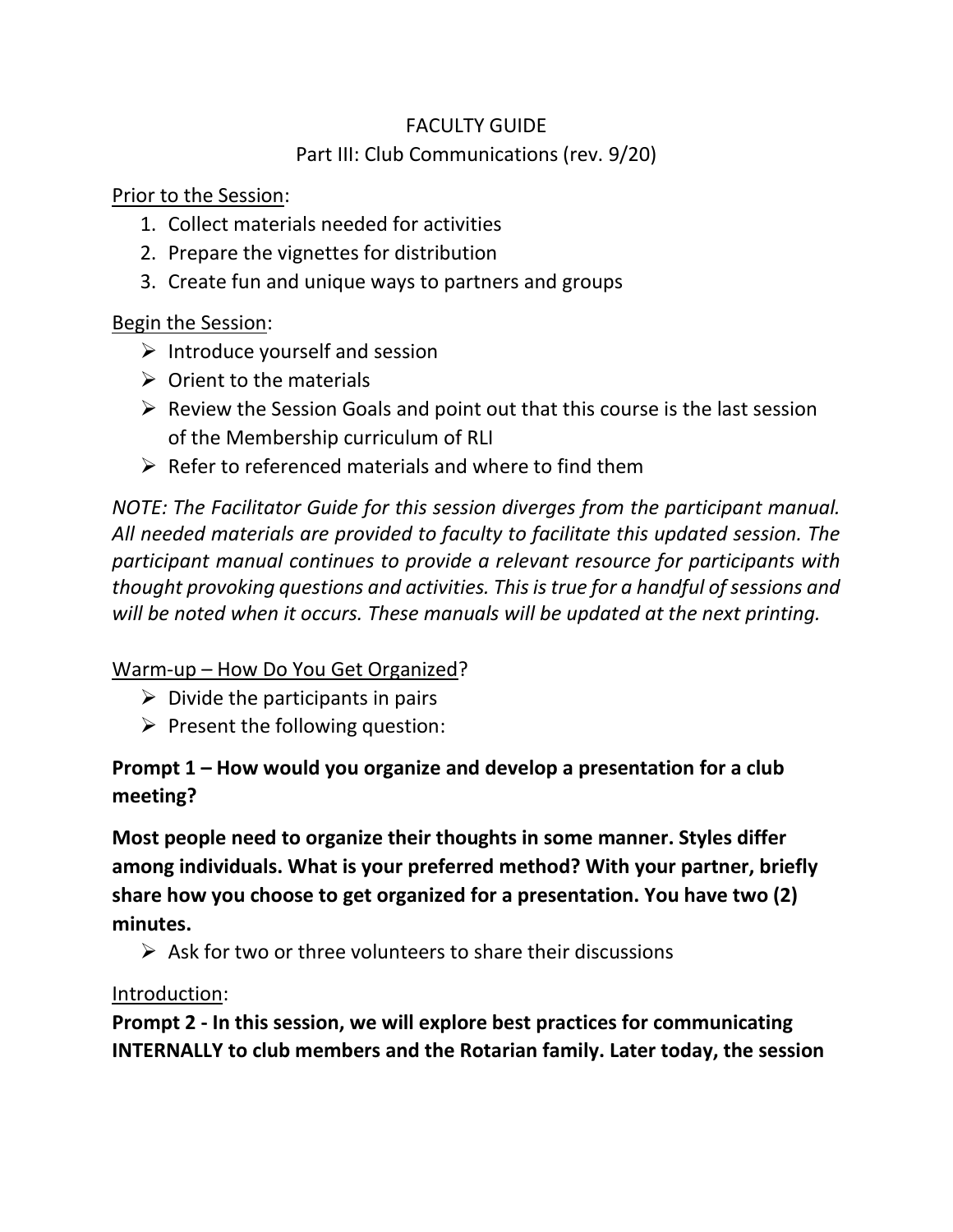## **"Public Relations and Public Image" deals with communication to those outside the club – EXTERNAL Communications.**

*NOTE: There are seven (7) vignettes that comprise the basis of this session. The size of the group will determine the facilitation technique used. If there are seven or less in the group give each person a different "situation". If there are more than 10 or 12 form partners or trios.* 

#### Communication Methods

- $\triangleright$  Form partners or trios (or stay as individuals) depending on the group size
- $\triangleright$  Distribute vignettes one per individual/group
- ➢ Allow time to read quietly and NOT COMMENT yet
- $\triangleright$  Go around the room and ask all participants to share ONLY how they are feeling (after reading their "situation")
- $\triangleright$  Give an overview of the different vignettes

**Prompt 3 – Each vignette is similar in that you are the secretary of our club, had a family emergency, did not get the minutes sent, and had not had time to inform the president. The message from the president is also the same in every vignette.** 

#### **What IS different, is the method that was used to communicate that method.**

- $\triangleright$  Give groups (individual) five (5) minutes for the groups to talk about how they are feeling with their partner(s) and how that might relate to the communication method.
- $\triangleright$  One at a time have each group (individual) share their vignette, the feelings it invoked and how that relates to the communication method
- $\triangleright$  Ask rest of the group if they would have felt similarly to the group that presented or not.
- $\triangleright$  Repeat with each
- $\triangleright$  Once all the groups have shared, ask group what method the folks feel (of all those discussed) was ideal in that situation and why

**Prompt 4 – Is there one method of all those shared that you would consider to be ideal in this situation? Why?**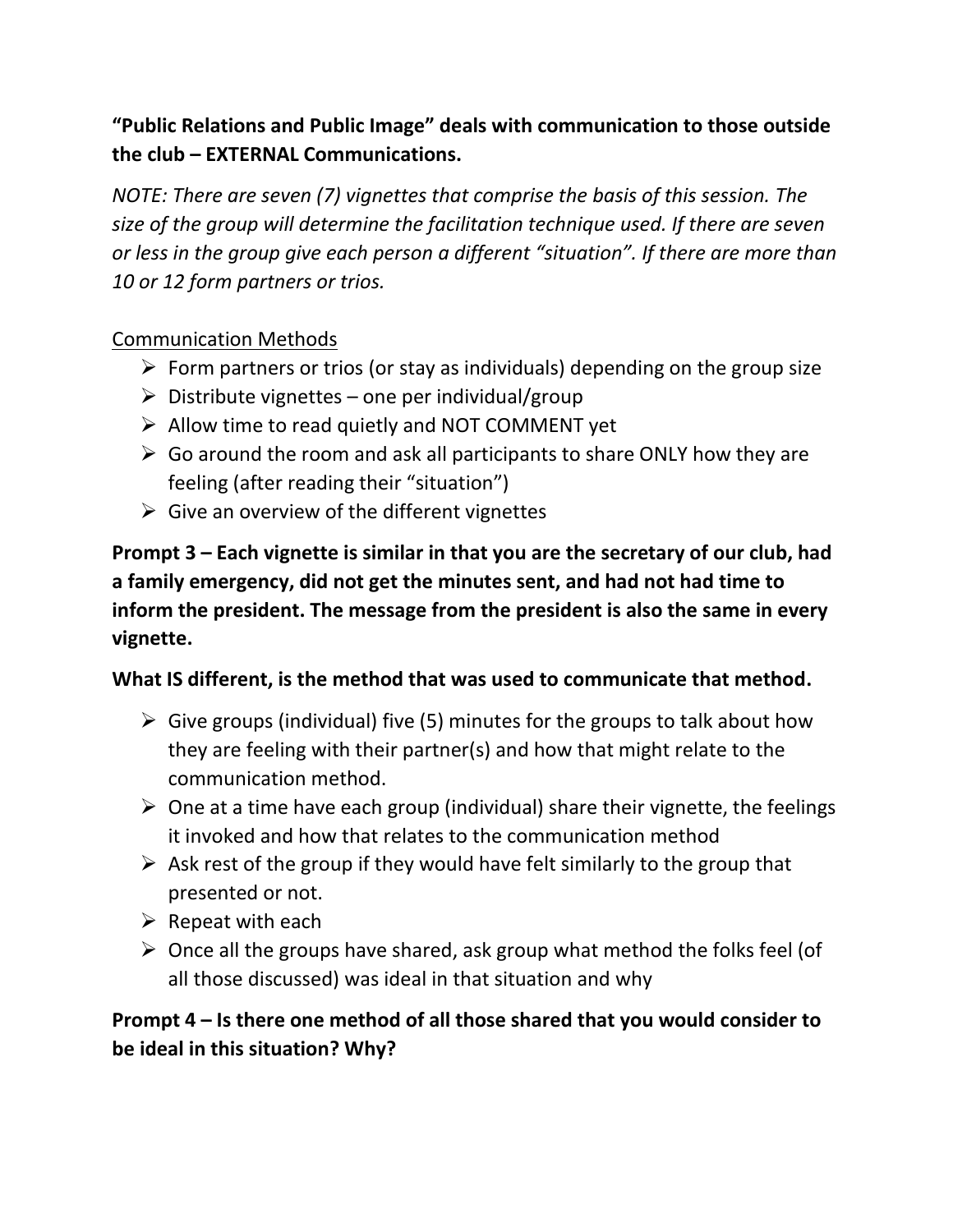## Discussion: Rotary Leadership Communication Issues

- $\triangleright$  Divide the participants into two groups
- $\triangleright$  Give one group Vignette B and the other Vignette C

## **Prompt 5 – There are many other situations that Rotary Leaders face which require communication. Here are two potential situations clubs face. Talk among your group about the matter and respond to the questions provided**

- $\triangleright$  Allow the groups five minutes to discuss the situation
- $\triangleright$  Have each group present their conclusions

#### Round Robin:

 $\triangleright$  Direct the participants to CC-1: Good to Know for Club Communications

## **Prompt 6 – Identify as many symbols and types of communication as you can in the illustration. You have 60 seconds. Note as many as you can on the page.**

- $\triangleright$  Recognize the person with the most techniques identified
- $\triangleright$  In round robin fashion go around the room having each person offer one tool.
- $\triangleright$  Continue until all ideas have been offered

## **Prompt 7 – Are there any tools which were not identified? Any which are unfamiliar?**

## Concluding Discussion:

- $\triangleright$  Barriers and problems exist to effective communication in clubs
- $\triangleright$  Discuss some barriers participants might experience in their clubs

## **Prompt 8 – What barriers or problems exist to effective communication in your club?**

- $\triangleright$  Discussion might include the following
	- Personality clashes
	- Never done it that way before
	- Cliques within the club
	- Generation Gaps
	- Failure to dedicate adequate time for successful communication
	- Know-It-Alls
	- Not Listening
	- Not education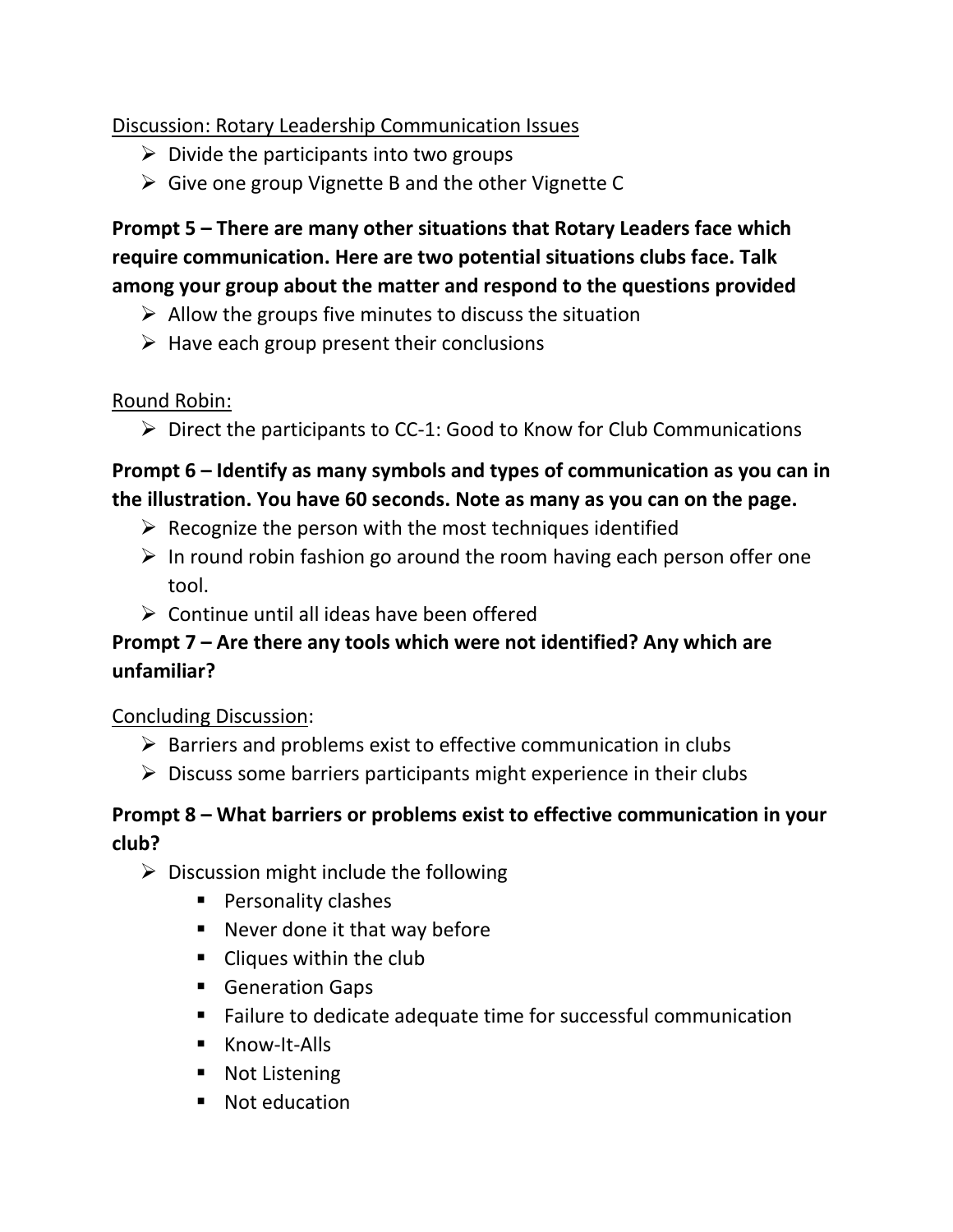- Not delegating
- Not trusting
- Not willing to share credit
- Not leading
- $\triangleright$  As barriers/problems are posed, invite the group to suggest how to overcome them

# **Prompt 9 – What new technology could be used to expand your Rotary club's communication efficacy?**

- $\triangleright$  New technology to some may be like speaking a foreign language while to others it is commonplace
- $\triangleright$  Use this question as a brainstorming opportunity that will likely put younger Rotarians and persons with tech backgrounds in more of a teaching and helping role
- $\triangleright$  Allow them to teach each other and network for further help later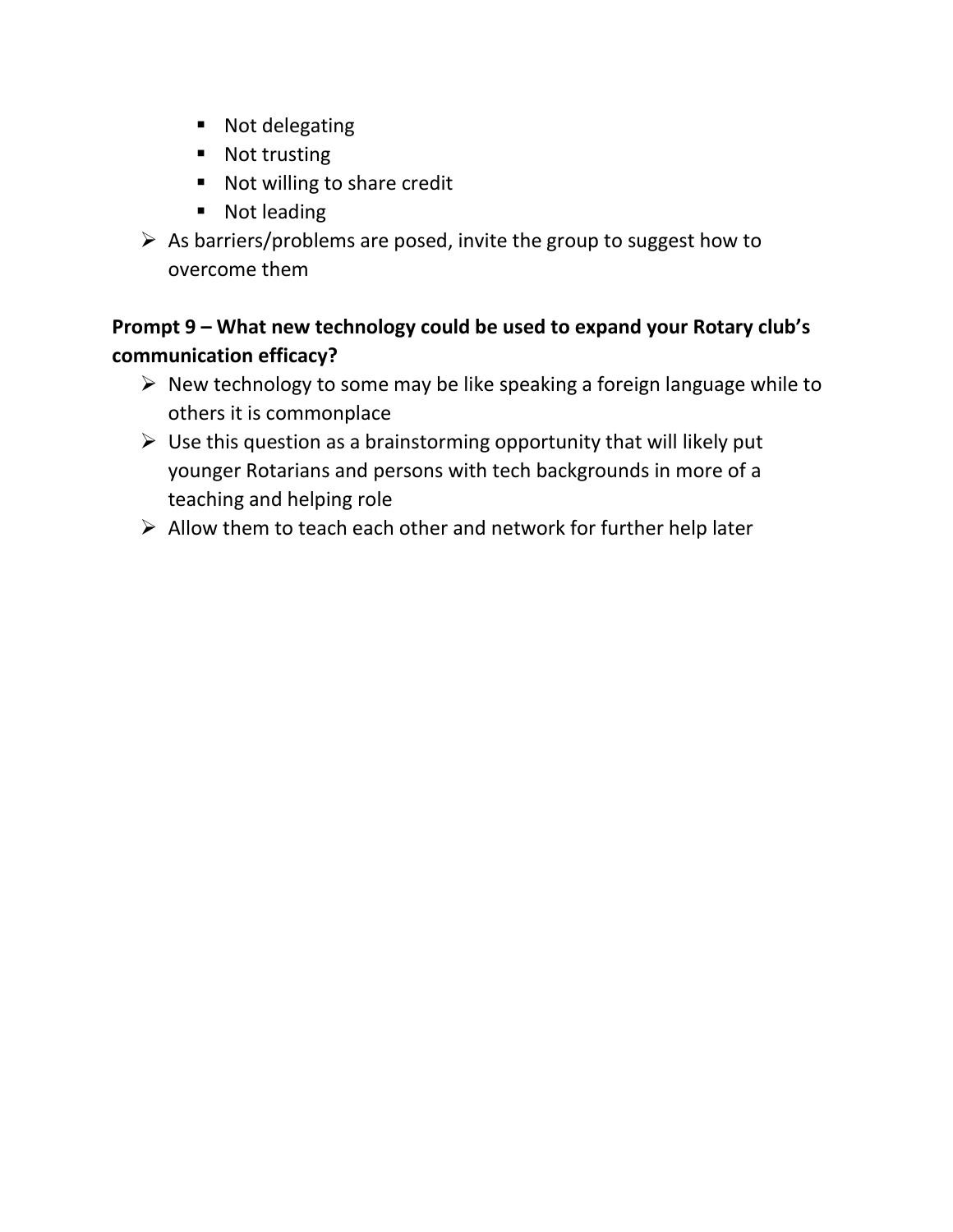#### VIGNETTES

A.

1. You are secretary of your club. It is your responsibility to send the meeting minutes promptly after the board meeting. After one board meeting, you have a family emergency and fall behind. You have not had a chance to inform your club president of your family emergency. Your club president comes to you after the next meeting one day and says with a look of concern on her face, "I haven't received the latest board meeting minutes." You can tell from her expression that they are worried about you and wondering if something is wrong since you are normally very prompt with your minutes.

2. You are secretary of your club. It is your responsibility to send the meeting minutes promptly after the board meeting. After one board meeting, you have a family emergency and fall behind. You have not had a chance to inform your club president of your family emergency. You receive a text from your club president that says, "I haven't received the latest board meeting minutes."

3. You are secretary of your club. It is your responsibility to send the meeting minutes promptly after the board meeting. After one board meeting, you have a family emergency and fall behind. You have not had a chance to inform your club president of your family emergency. At the next club meeting the president announces from the podium in an annoyed voice, "I haven't received the latest board meeting minutes."

4. You are secretary of your club. It is your responsibility to send the meeting minutes promptly after the board meeting. After one board meeting, you have a family emergency and fall behind. You have not had a chance to inform your club president of your family emergency. You see on Facebook the next week that your president has posted on his personal page, "I hate it when people don't follow through on their responsibilities."

5. You are secretary of your club. It is your responsibility to send the meeting minutes promptly after the board meeting. After one board meeting, you have a family emergency and fall behind. You have not had a chance to inform your club president of your family emergency. After the next meeting, your club president calls you to ask how you are doing, seems genuinely concerned as this behavior is out of character for you and says, "I haven't received the latest board meeting minutes."